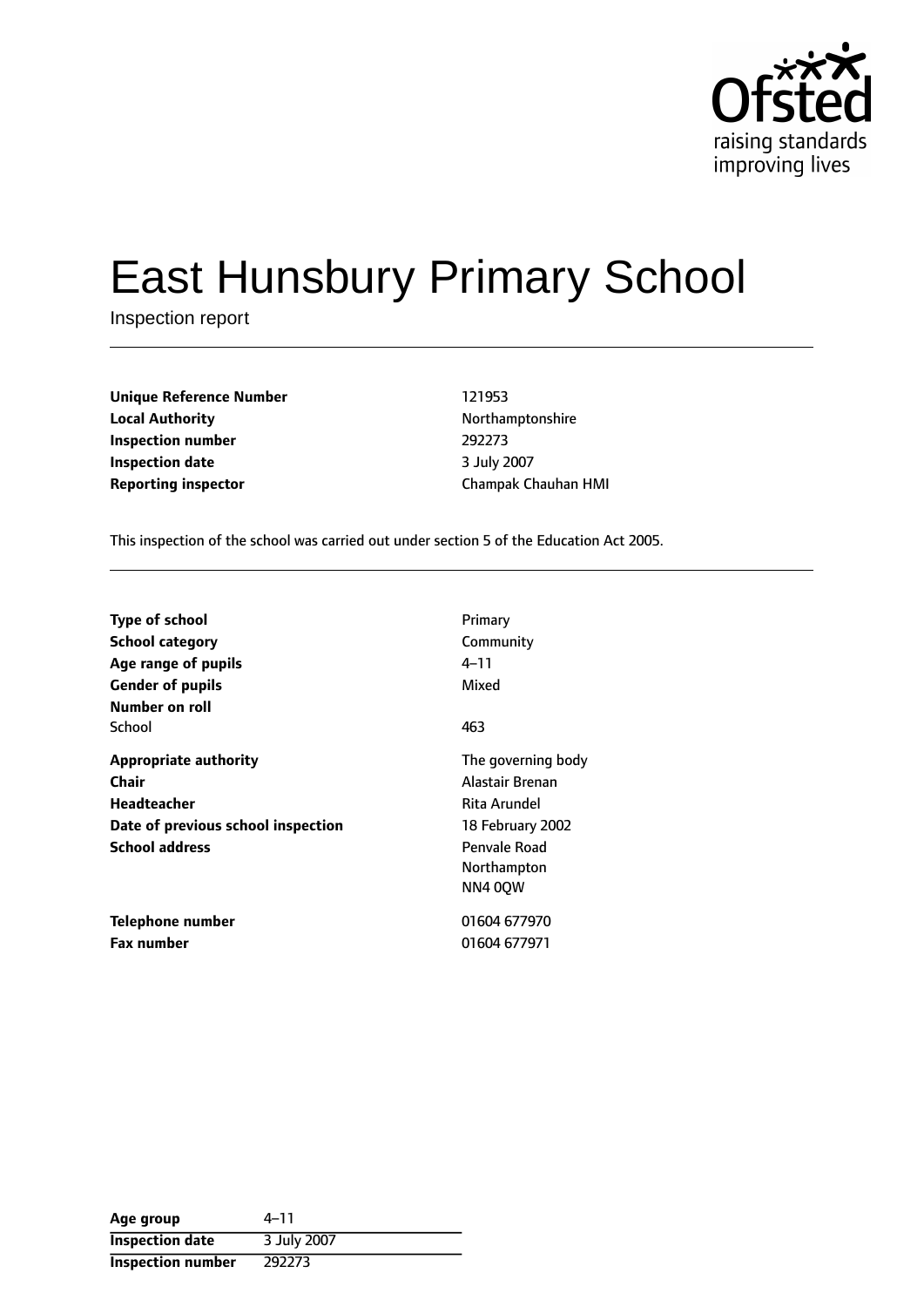.

© Crown copyright 2007

#### Website: www.ofsted.gov.uk

This document may be reproduced in whole or in part for non-commercial educational purposes, provided that the information quoted is reproduced without adaptation and the source and date of publication are stated.

Further copies of this report are obtainable from the school. Under the Education Act 2005, the school must provide a copy of this report free of charge to certain categories of people. A charge not exceeding the full cost of reproduction may be made for any other copies supplied.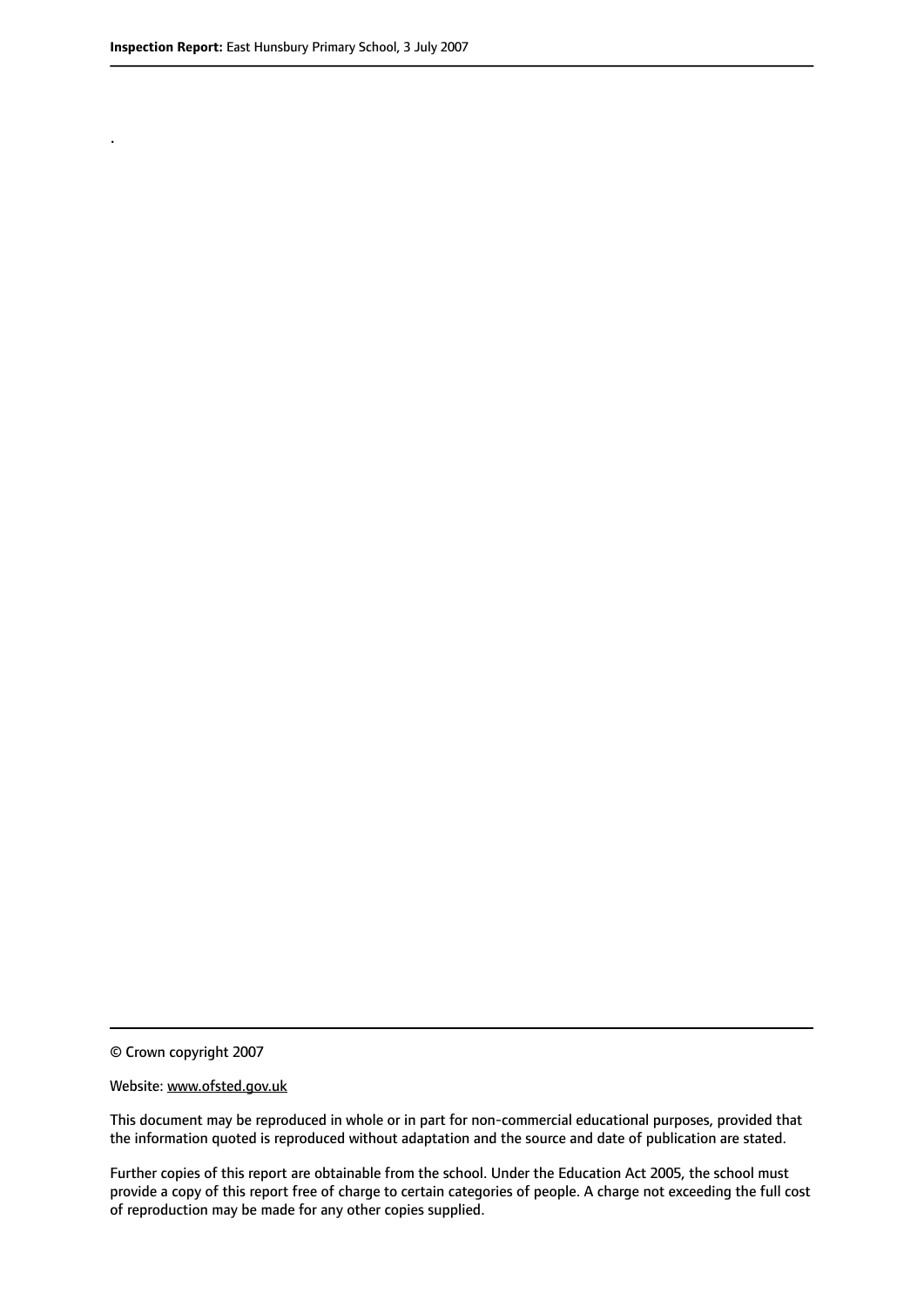# **Introduction**

The inspection was carried out by one of Her Majesty's Inspectors and an Additional Inspector.

## **Description of the school**

East Hunsbury Primary School is considerably larger than average and has designated special provision (DSP) for 35 pupils with severe learning difficulties. The school is relatively new and was established after reorganisation of all schools in Northampton in 2003. The number of pupils eligible for free school meals is significantly below average. The school has a higher than average proportion of pupils with learning difficulties or disabilities, including those with statements of special educational needs. The percentage of pupils from minority ethnic groups is well below average.

#### **Key for inspection grades**

| Grade 1 | Outstanding  |
|---------|--------------|
| Grade 2 | Good         |
| Grade 3 | Satisfactory |
| Grade 4 | Inadequate   |
|         |              |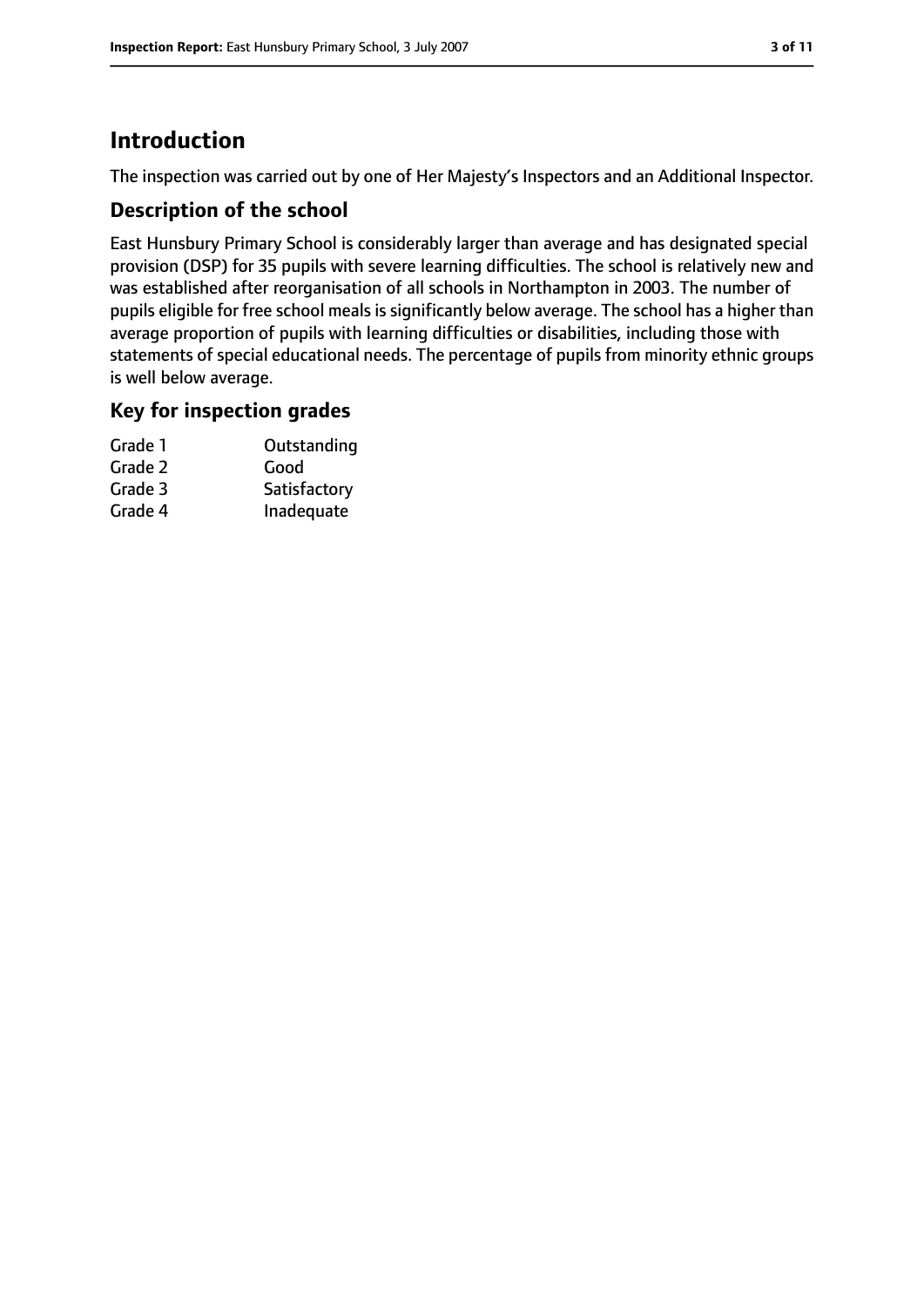# **Overall effectiveness of the school**

#### **Grade: 2**

The school's overall effectivenessis good with outstanding features. The school is a well ordered, vibrant and harmonious community that is strongly supported by its parents and carers. Relationships are excellent. Meeting the needs of every child is at the heart of everything it does and it is highly successful in ensuring that its philosophy and practice include everybody. As a result, there is some exemplary work in ensuring that the pupils with severe learning difficulties who are in the DSP are integrated well within the whole school. Pupils and staff in the main school and in the DSP work closely together to ensure there is seamless and high quality provision for all. One typical comment from a parent was: 'I have been a parent at the school for seven years. From day one there has been an overwhelming sense of inclusion in the school community'.

Pupils start in the Reception Year with attainment that is below average. Mainstream pupils make good progress. Children achieve standards in the Foundation Stage that are appropriate for their ages. They make at least good progress and attain standards in the Key Stage 1 and Key Stage 2 national tests that are above average. Pupils achieve well because the teaching is good, with outstanding features. Teachers plan their lessons conscientiously, set interesting and challenging activities and ensure that any additional adult support is well directed to meet particular needs. Teachers regularly evaluate pupils' learning in lessons. However, this is not yet consistent across the school.

There is an excellent and caring ethos that permeates every aspect of school life. The variety of learning experiences that pupils are offered and the quality of the school's care, guidance and support are outstanding. This results in pupils' outstanding personal development and well-being and excellent behaviour. The pupils have an acute awareness of adopting healthier lifestyles through regular exercise and the need to eat well-balanced and nutritious meals. They feel safe in school. They are aware of the dangers of smoking and drug misuse. Pupils enjoy their education. As one commented, 'We do things in a fun way' while another said, 'I like this school because everyone is really friendly, including the teachers'. As a result, the school's attendance rate is higher than the national average. Pupils make an excellent contribution to the community. They have raised substantial sums of money for charities and they participate in a wide range of activities in the local community. In addition, the school council has helped to improve provision for all pupils, for example by helping to develop the school grounds. Pupils are well prepared for their future economic well-being through a range of relevant activities, including undertaking sports leadership training courses and running stalls to raise money for charity.

The headteacher's leadership is outstanding. She and the rest of the senior leadership team have an incisive understanding of the school's strengths and weaknesses. They are constantly striving to make things better for the pupils and staff. The governing body is in transition. A number of governors have recently stepped down because they had served two terms and new governors are being recruited. The governors have strengthened their committee structure. The more established governors have a good understanding of provision in the school. For example, the governor with responsibility for the DSP has good oversight of its provision. More recently, the governors independently produced the School Profile. However, the governing body's role in checking the work of the school is underdeveloped.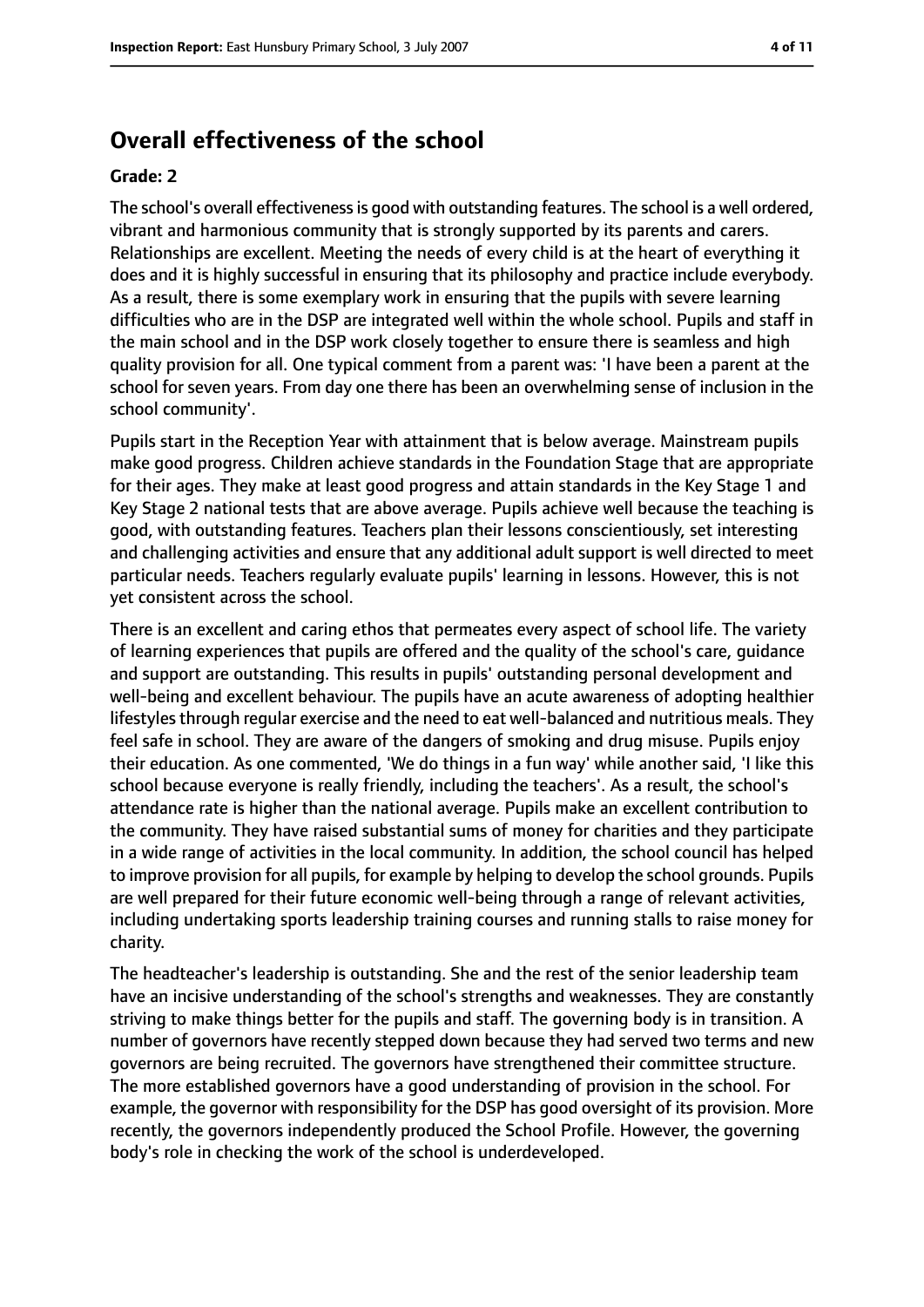## **What the school should do to improve further**

- Strengthen assessment procedures in day-to-day teaching and learning so that pupils' progress can be enhanced even further.
- Strengthen the role of the governing body in checking the work of the school.

# **Achievement and standards**

#### **Grade: 2**

Pupils' achievements are good and standards are consistently above average. Children in the Foundation Stage are taught well and make good progress. Pupils continue to make good progress and the results in Key Stage 1 of those not in the DSP are above national averages. The more able pupils achieve well and reach well above average levels in reading, writing and mathematics. This better than expected progress continues as pupils get older, and the results of mainstream pupils in Key Stage 2 are above national averages. There has been a significant rise in the proportion gaining at least the higher Level 5 in the Key Stage 2 results, especially in English and mathematics. Pupils in the DSP make good progress. They are developing well their skills in language and communication, in addition to their basic literacy and numeracy skills. The targets in their individual education plans offer them good challenge.

# **Personal development and well-being**

#### **Grade: 1**

Pupils adopt healthier lifestyles by participating in a good range of physical exercise. In addition to normal physical education lessons, pupils participate in a wide range of extra-curricular activities, including rugby and yoga. The all-weather pitch, tennis, netball and basketball courts, and the trim trail and imaginative play spinney enable many pupils to undertake healthier activities. Pupils are aware of healthy eating and all participate in the school's 'healthy snack' system. Pupils feel safe in school and they act safely. They are aware of the dangers of smoking and of drug abuse. Pupils enjoy their education and their behaviour is impeccable. The development of pupils' spiritual, moral, social and cultural development is excellent. Pupils make an excellent contribution to their community. The school council, for example, has helped to raised significant sums of money for charity and a team of pupils established the school newspaper. Pupils in Year 6 undertake a joint project with pupils from the DSP and they also undertake St. John's Ambulance training. There is a wide range of activities in the local community, for example carol singing in residential homes, and taking part in town-wide music festivals and sporting events.

# **Quality of provision**

## **Teaching and learning**

#### **Grade: 2**

The quality of teaching and learning is good, with outstanding features. Teachers work hard and are dedicated to meeting the needs of their pupils. They thoroughly plan lessons after regular evaluation of the learning that has occurred in previous lessons. Their day-to-day planning is comprehensive. Learning objectives are routinely shared with the class and referred to during the course of the lesson. Pupils are often asked to evaluate whether learning objectives have been met and, if so, how. In lessons where the teaching and learning are outstanding, the teachers' instructions, direction, questioning, and modelling of answers mean that pupils learn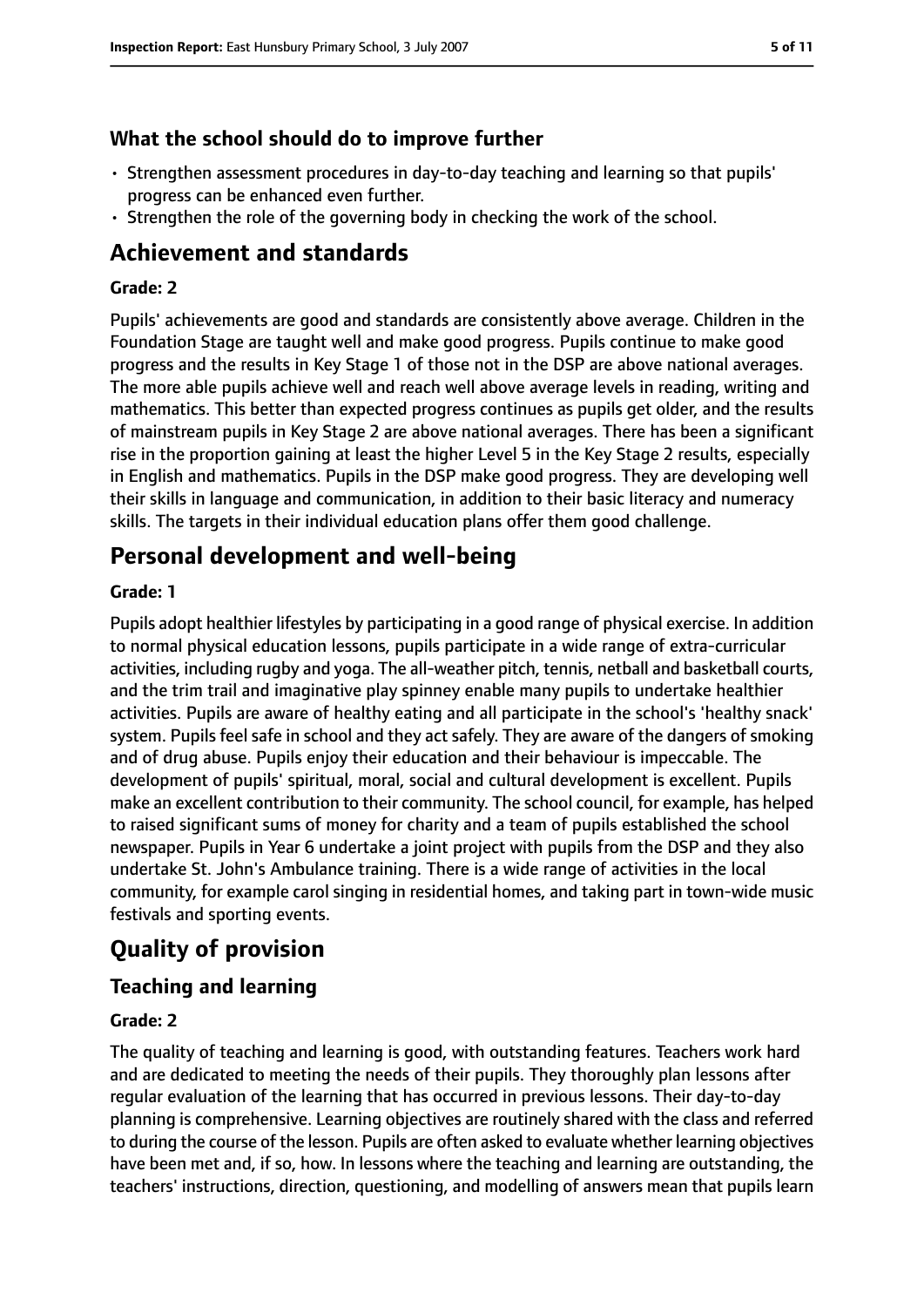at a rapid rate. The staff have realistically high expectations, the work set is challenging and the intensive additional support given to individuals, including in the DSP, ensures that pupils make at least good progress. The pupils enjoy their learning and all concentrate for sustained periods. Teachers are developing their approaches to assessing pupils' learning better in lessons but this is not yet consistent across the school.

### **Curriculum and other activities**

#### **Grade: 1**

The school ensures that the basic curriculum is complemented by rich and varied experiences which significantly enhance pupils' learning. Pupils' interests and aptitudes are developed through the use of numerous artists in residence, poets, dancers, musicians and authors who regularly teach or run workshops. The school has secured the services of a specialist music teacher who works alongside the music subject manager. This has had a significant impact in extending the experience of music for all pupils and has led to the establishment of a school band and choir. Peripatetic music teaching has been extended to meet the needs of talented pupils who play instruments, including the violin and trumpet. There are school visits regularly to places of interest, for example to Wicksteed Park and the Roald Dahl Museum. In addition, pupils enjoy residential visits to Yorkshire and London. The school celebrates Super Learner Events for all pupils every year by organising activities such as American football, bricklaying and code-breaking. There are extensive extra-curricular activities which have high participation rates. These include French, basketball and drama.

## **Care, guidance and support**

#### **Grade: 1**

Staff know pupils' needs extremely well. Pupils say that if bullying occurred, the staff would promptly deal with it. All staff have been trained in child protection procedures. There are extensive links with outside agencies and medical professionals, especially those that deal with learning difficulties or disabilities. Pupils in the DSP are encouraged to become independent and they are taught well to communicate with other pupils and adults. Staff often use signing to communicate with the pupils. There is very good identification of pupils with learning difficulties or disabilities in the main school and their needs are well met. A school nurse runs 'drop-in' sessions for pupils in Years 5 and 6, whilst a learning mentor works closely with individual pupils and, if appropriate, with their families. The school offers sex and relationships education and drugs education, both of which are valued by pupils. Transition arrangements to secondary schools are thorough. Pupils' progressis comprehensively monitored by the routine gathering of attainment data and the setting of targets. Year leaders and senior leaders have excellent knowledge and understanding of the progress of individual pupils at any given point.

# **Leadership and management**

#### **Grade: 2**

Leadership and management are good, with outstanding features. The headteacher'sleadership is outstanding. She is hardworking and dedicated, and constantly strives to make provision better for the pupils and staff. Her management style promotes the highly successful inclusive ethos of which the school is rightly proud. The headteacher is supported extremely well by the senior leadership team. Together, they have an acute understanding of the strengths and weaknesses of the school. They set challenging targets for improvement and will take appropriate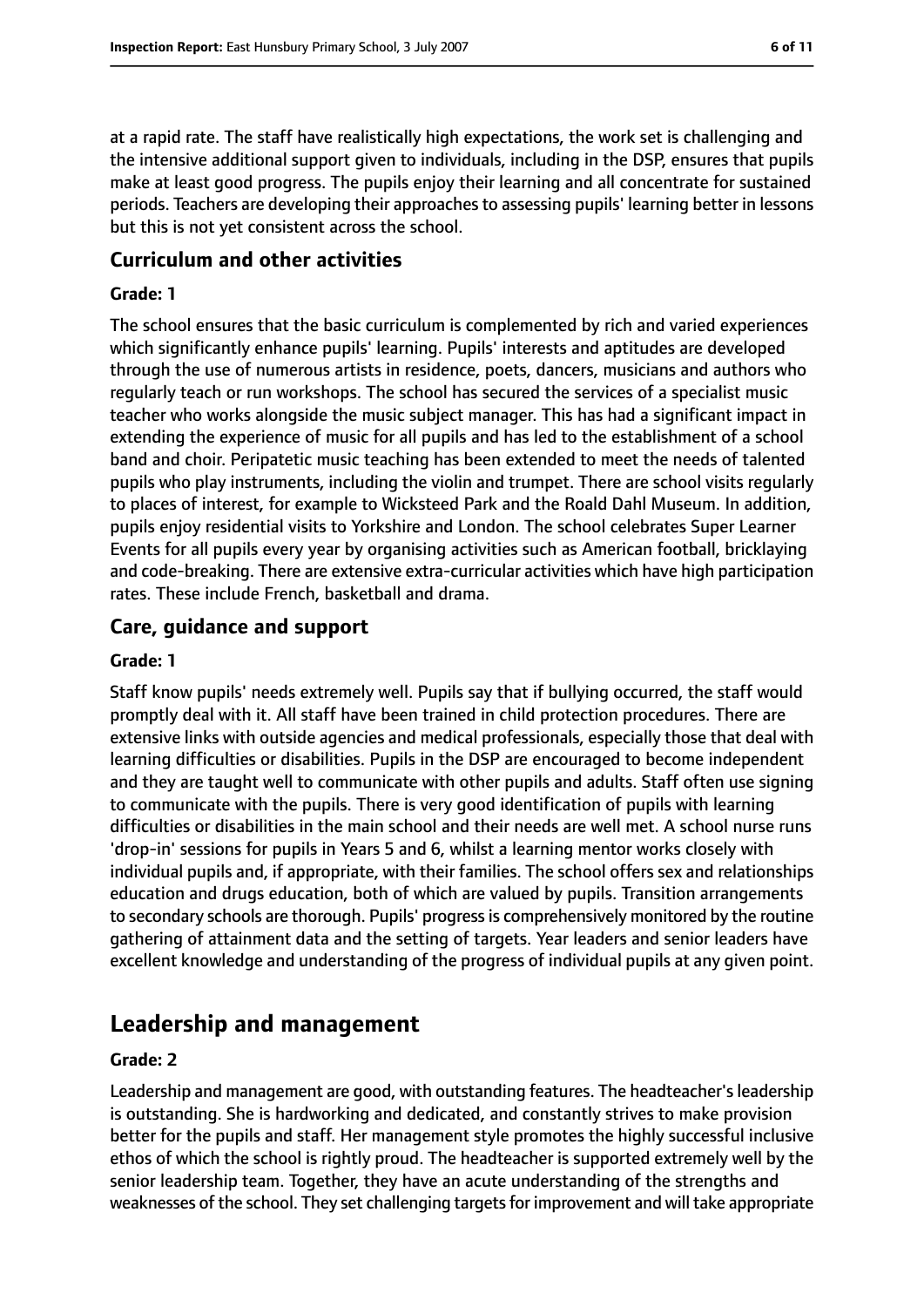action to achieve them. For instance, it became apparent that the more able pupils were not being sufficiently challenged. Senior and middle leaders put in place a comprehensive programme of intervention and support, particularly in Year 6. As a result, the proportion of pupils achieving the higher Level 5 in the Key Stage 2 tests significantly increased. Middle managers are made accountable for their work and they have a very good understanding of strengths and weaknesses in their areas of responsibility. The leadership and management of the DSP are good. Staff share a common purpose and have created a warm, caring and purposeful learning environment. The school has a good capacity to improve even further. The governing body, however, is in a state of transition and some aspects of its work need to be strengthened.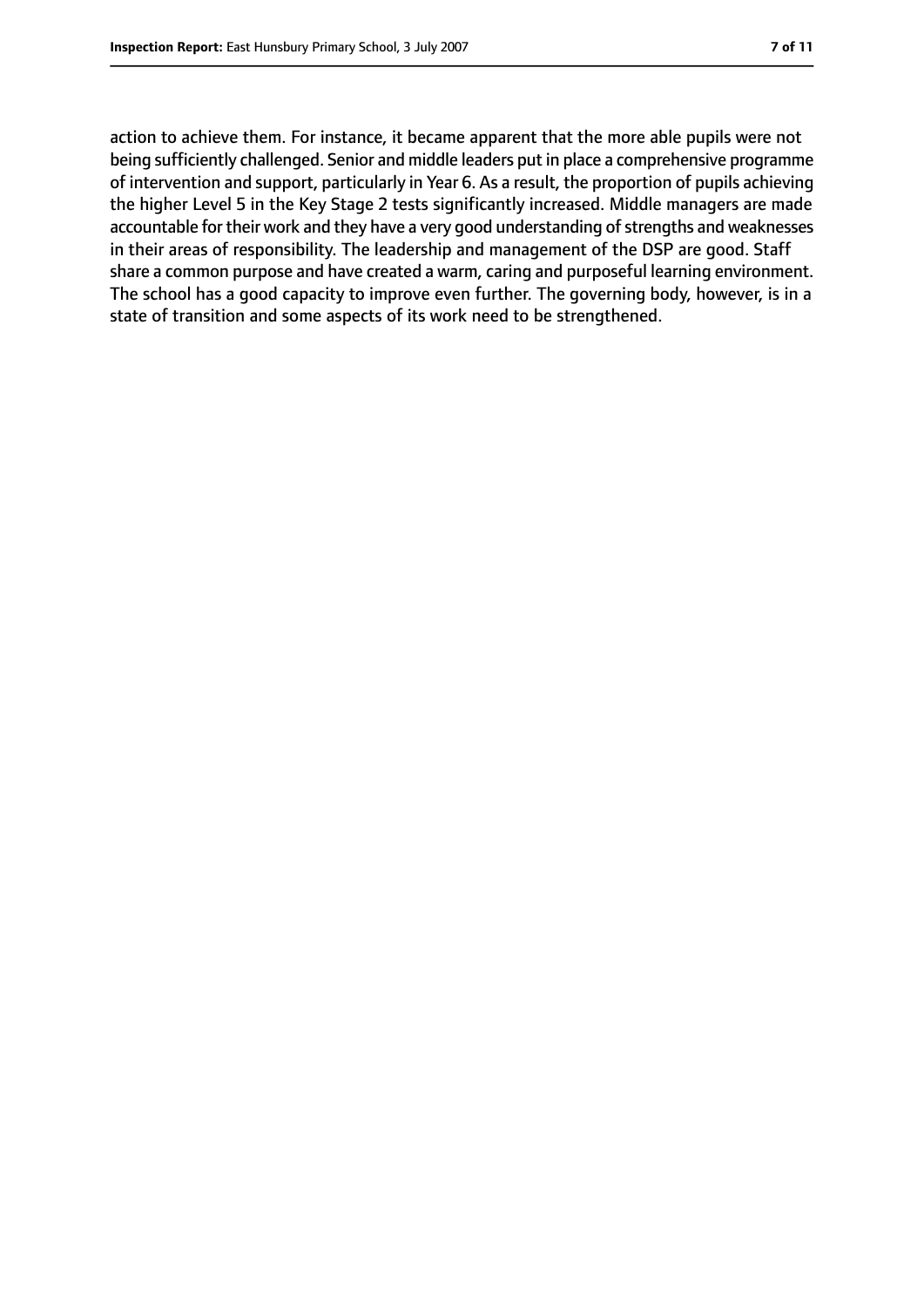**Any complaints about the inspection or the report should be made following the procedures set out in the guidance 'Complaints about school inspection', which is available from Ofsted's website: www.ofsted.gov.uk.**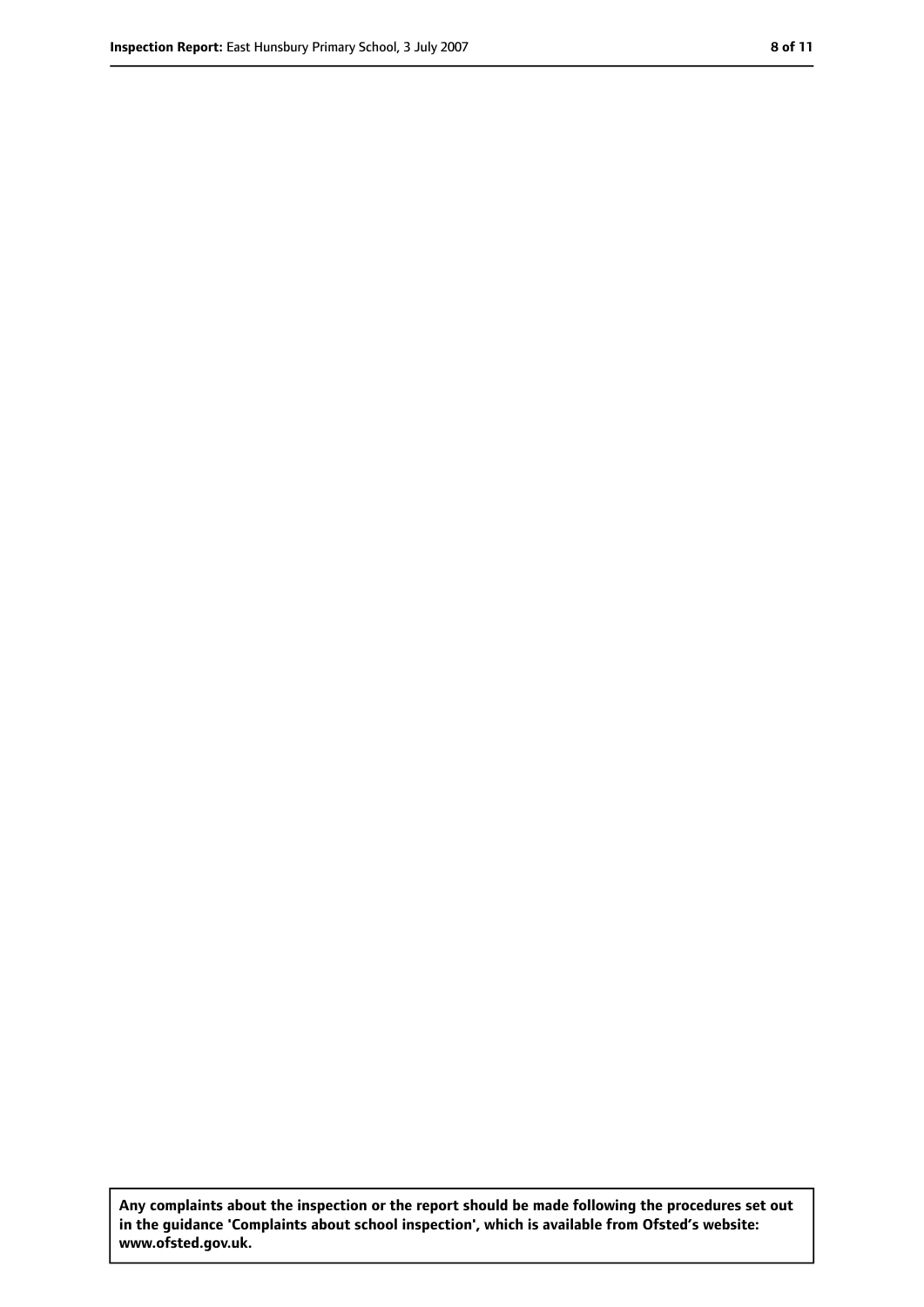#### **Annex A**

# **Inspection judgements**

| Key to judgements: grade 1 is outstanding, grade 2 good, grade 3 satisfactory, and grade 4 | <b>School</b>  |
|--------------------------------------------------------------------------------------------|----------------|
| inadeauate                                                                                 | <b>Overall</b> |

# **Overall effectiveness**

| How effective, efficient and inclusive is the provision of education, integrated<br>care and any extended services in meeting the needs of learners? |     |
|------------------------------------------------------------------------------------------------------------------------------------------------------|-----|
| How well does the school work in partnership with others to promote learners'<br>well-being?                                                         |     |
| The quality and standards in the Foundation Stage                                                                                                    |     |
| The effectiveness of the school's self-evaluation                                                                                                    |     |
| The capacity to make any necessary improvements                                                                                                      |     |
| Effective steps have been taken to promote improvement since the last<br>inspection                                                                  | Yes |

## **Achievement and standards**

| How well do learners achieve?                                                                               |  |
|-------------------------------------------------------------------------------------------------------------|--|
| The standards <sup>1</sup> reached by learners                                                              |  |
| How well learners make progress, taking account of any significant variations between<br>groups of learners |  |
| How well learners with learning difficulties and disabilities make progress                                 |  |

## **Personal development and well-being**

| How good is the overall personal development and well-being of the<br>learners? |  |
|---------------------------------------------------------------------------------|--|
|                                                                                 |  |
| The extent of learners' spiritual, moral, social and cultural development       |  |
| The behaviour of learners                                                       |  |
| The attendance of learners                                                      |  |
| How well learners enjoy their education                                         |  |
| The extent to which learners adopt safe practices                               |  |
| The extent to which learners adopt healthy lifestyles                           |  |
| The extent to which learners make a positive contribution to the community      |  |
| How well learners develop workplace and other skills that will contribute to    |  |
| their future economic well-being                                                |  |

## **The quality of provision**

| $\mid$ How effective are teaching and learning in meeting the full range of the $\mid$<br>  learners' needs?               |  |
|----------------------------------------------------------------------------------------------------------------------------|--|
| $\mid$ How well do the curriculum and other activities meet the range of needs $\mid$<br>$\mid$ and interests of learners? |  |
| How well are learners cared for, quided and supported?                                                                     |  |

 $^1$  Grade 1 - Exceptionally and consistently high; Grade 2 - Generally above average with none significantly below average; Grade 3 - Broadly average to below average; Grade 4 - Exceptionally low.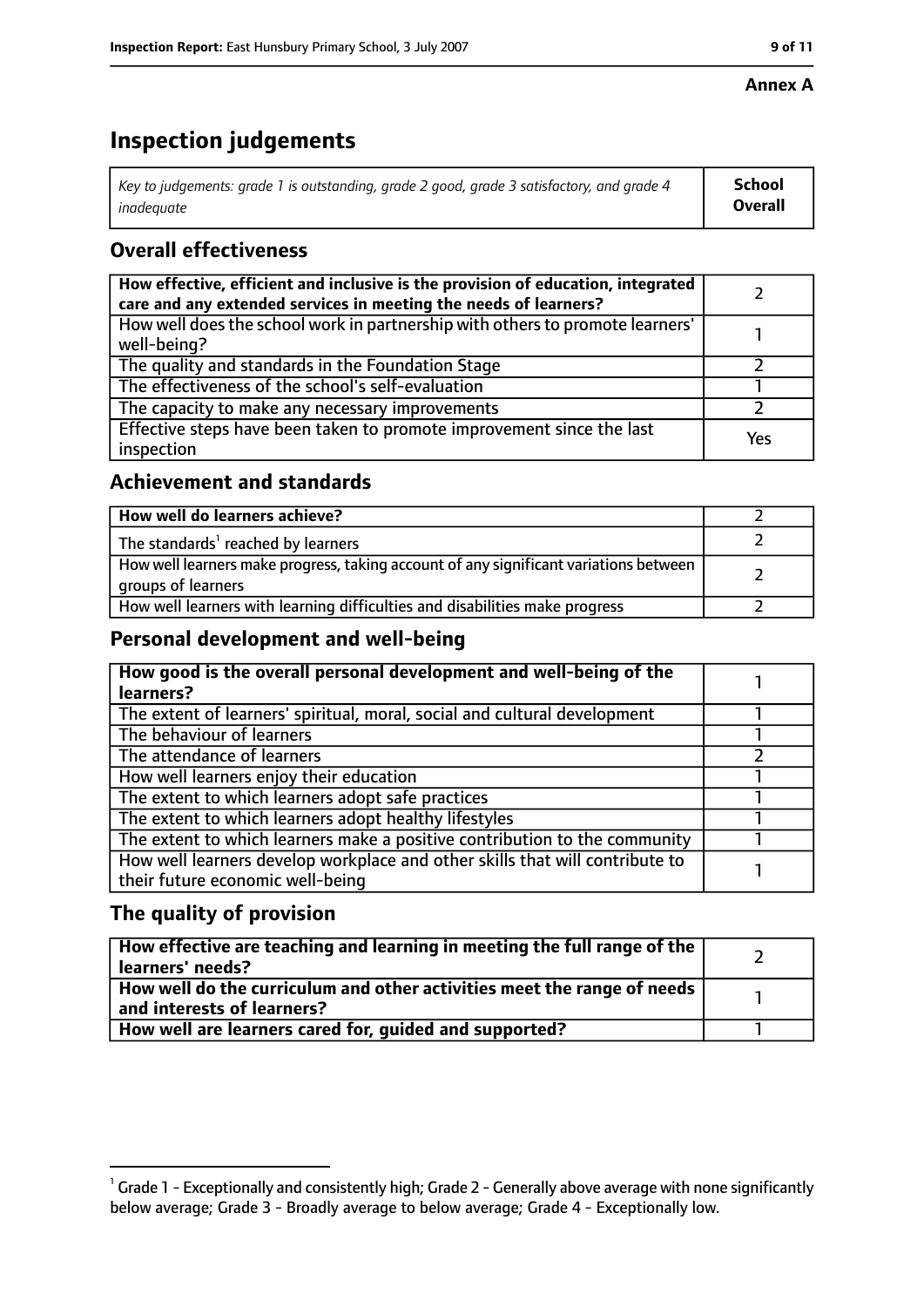# **Leadership and management**

| How effective are leadership and management in raising achievement<br>and supporting all learners?                                              |           |
|-------------------------------------------------------------------------------------------------------------------------------------------------|-----------|
| How effectively leaders and managers at all levels set clear direction leading<br>to improvement and promote high quality of care and education |           |
| How effectively performance is monitored, evaluated and improved to meet<br>challenging targets                                                 |           |
| How well equality of opportunity is promoted and discrimination tackled so<br>that all learners achieve as well as they can                     |           |
| How effectively and efficiently resources, including staff, are deployed to<br>achieve value for money                                          |           |
| The extent to which governors and other supervisory boards discharge their<br>responsibilities                                                  | 7         |
| Do procedures for safequarding learners meet current government<br>requirements?                                                                | Yes       |
| Does this school require special measures?                                                                                                      | <b>No</b> |
| Does this school require a notice to improve?                                                                                                   | No        |